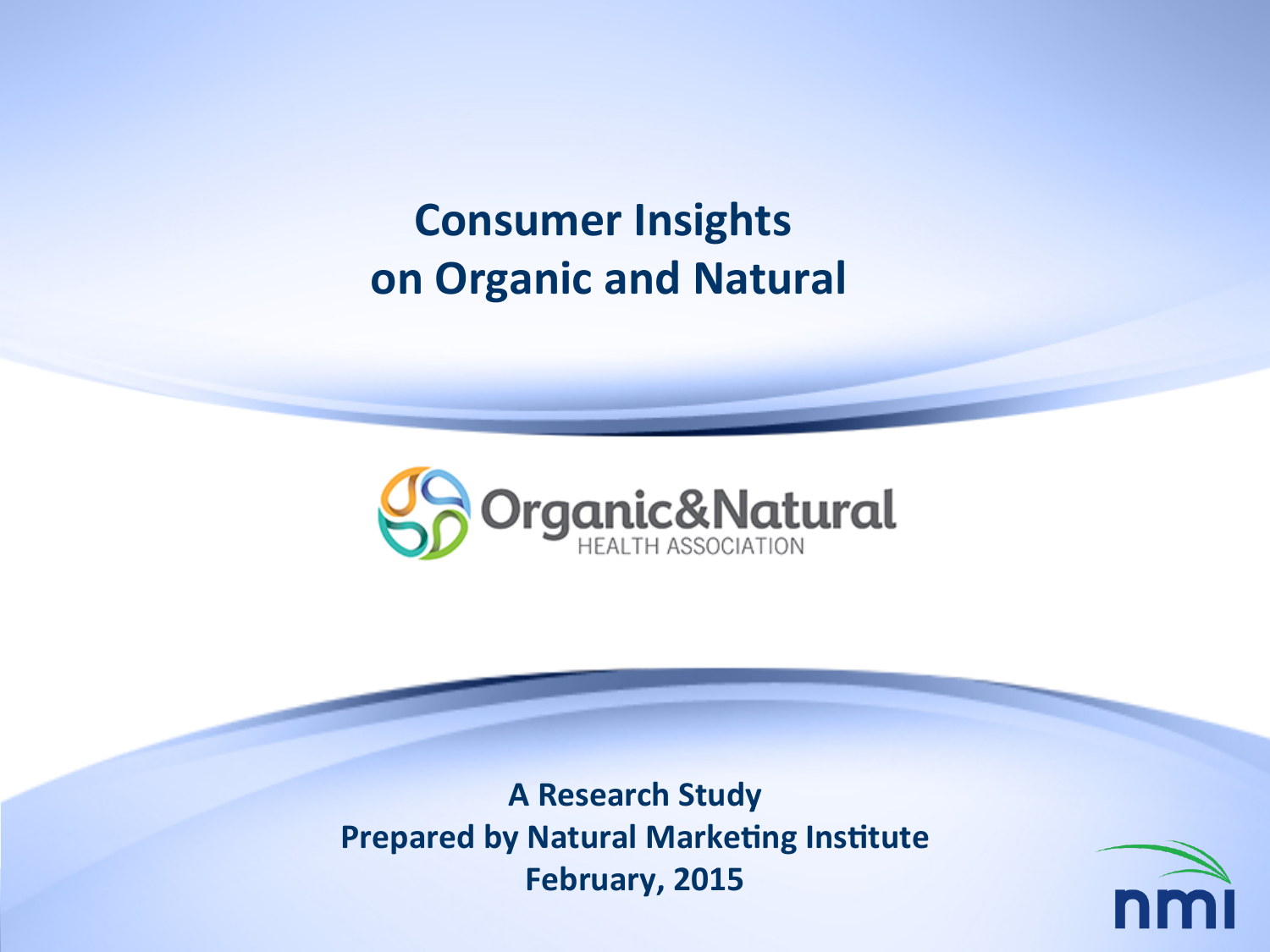### Background Objectives and Methodology

- The Organic & Natural Health Association is interested in understanding U.S. consumer usage and perceptions about both organic and natural foods.
	- Current level of understanding of natural and organic, including government regulations for each
	- Acceptable level (if any) of synthetic additives, such as vitamins, colors, flavors, and preservatives in organic or natural products
	- Price perceptions
	- Preferred labelling for "natural" meats attributes such as humane treatment and usage of growth hormones or antibiotics
- NMI conducted an online research study among a representative sample of **1,005 U.S. consumers to answer these questions.** 
	- $-$  The margin or error at 95% confidence is  $+/-3.1\%$
- The study was conducted in January 2015.

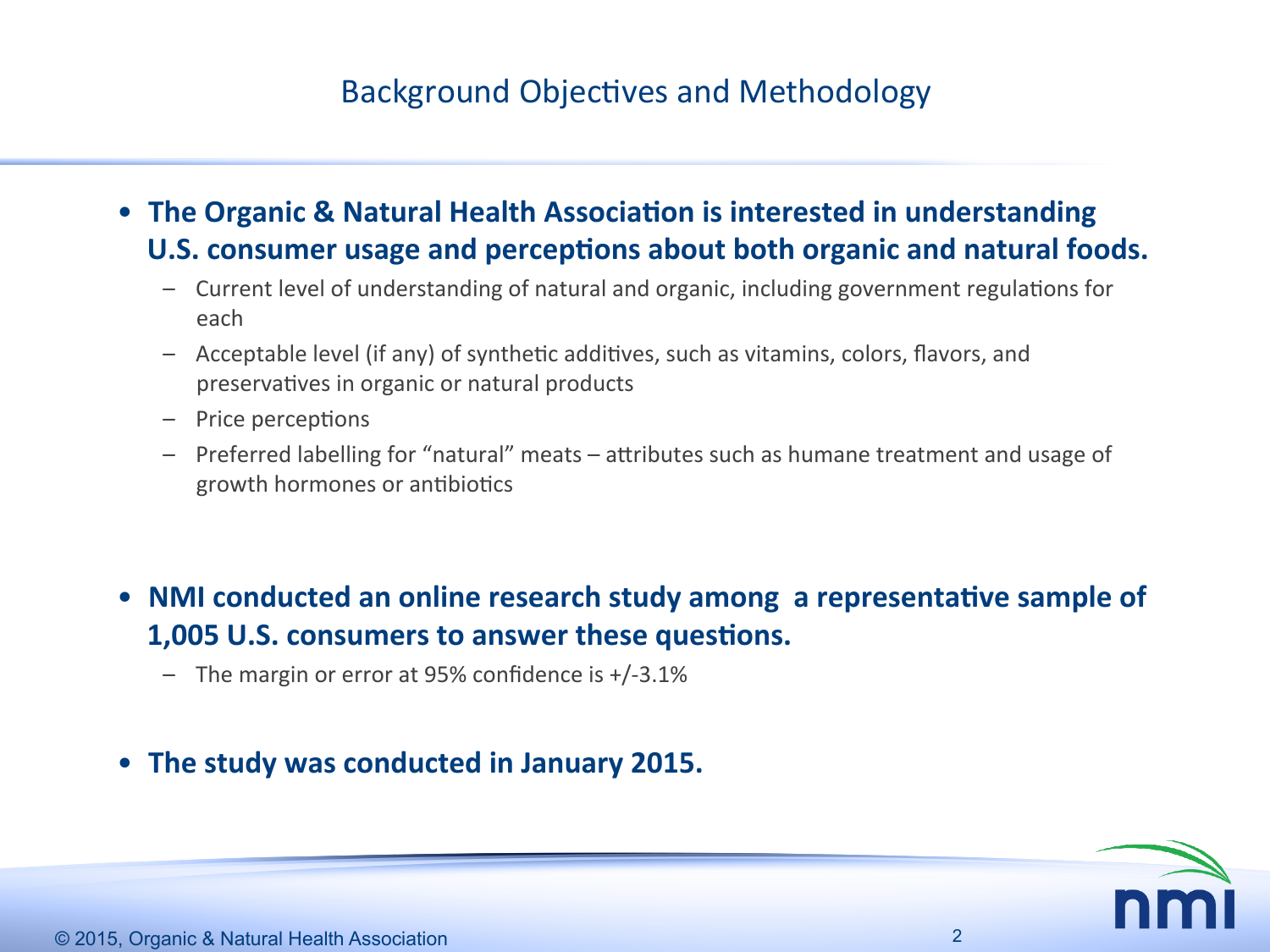### Key Findings

 $\Box$  There is significant confusion in consumers' minds about the differences between the term "organic" and "natural" 

- $\checkmark$  One third of American adults do not believe there is any difference between the two labels
- $\checkmark$  Almost as many say "natural" is regulated by the U.S. government (46%) as say "organic" is a regulated term (61%)
- $\checkmark$  This is supported by NMI Survey (LOHAS) data: approximately half of consumers think 'natural' means 'no pesticides' or 'no-GMOs' -- attributes that are uniquely organic.
- $\checkmark$  And while three-fourths of consumers perceive that organic foods must be at least 95% free from synthetic additives, almost two-thirds expect the same thing of "natural" foods.

 $\Box$  The organic industry needs to continually educate the consumer as to the differentiating attributes of organic from natural in order to elevate the status of organic. In addition, those manufacturers involved in the natural space may need to further clarify the meaning of natural so that it does not become diluted and lose its value.

 $\Box$  Organic has room to grow in order to match frequency of usage to "natural"

- $\checkmark$  Consumers are far more likely to use "natural" foods more often than "organic" foods; in fact, 60% are using "organic" less than once a week or not at all.
- $\checkmark$  More than a third of "Natural" users use once a day or more often (classified as a "heavy" user), while only one fourth of "Organic" users fall into that category.
- $\checkmark$  One major barrier is price perceptions for organic: a majority of consumers, including heavy organic users, say natural foods are less expensive than organic.

 $\Box$  'No Added Growth Hormones' and 'Antibiotic Free' are the most important attributes for consumers if a meat is to be labeled as 'Natural'; humane treatment attributes are of secondary importance.

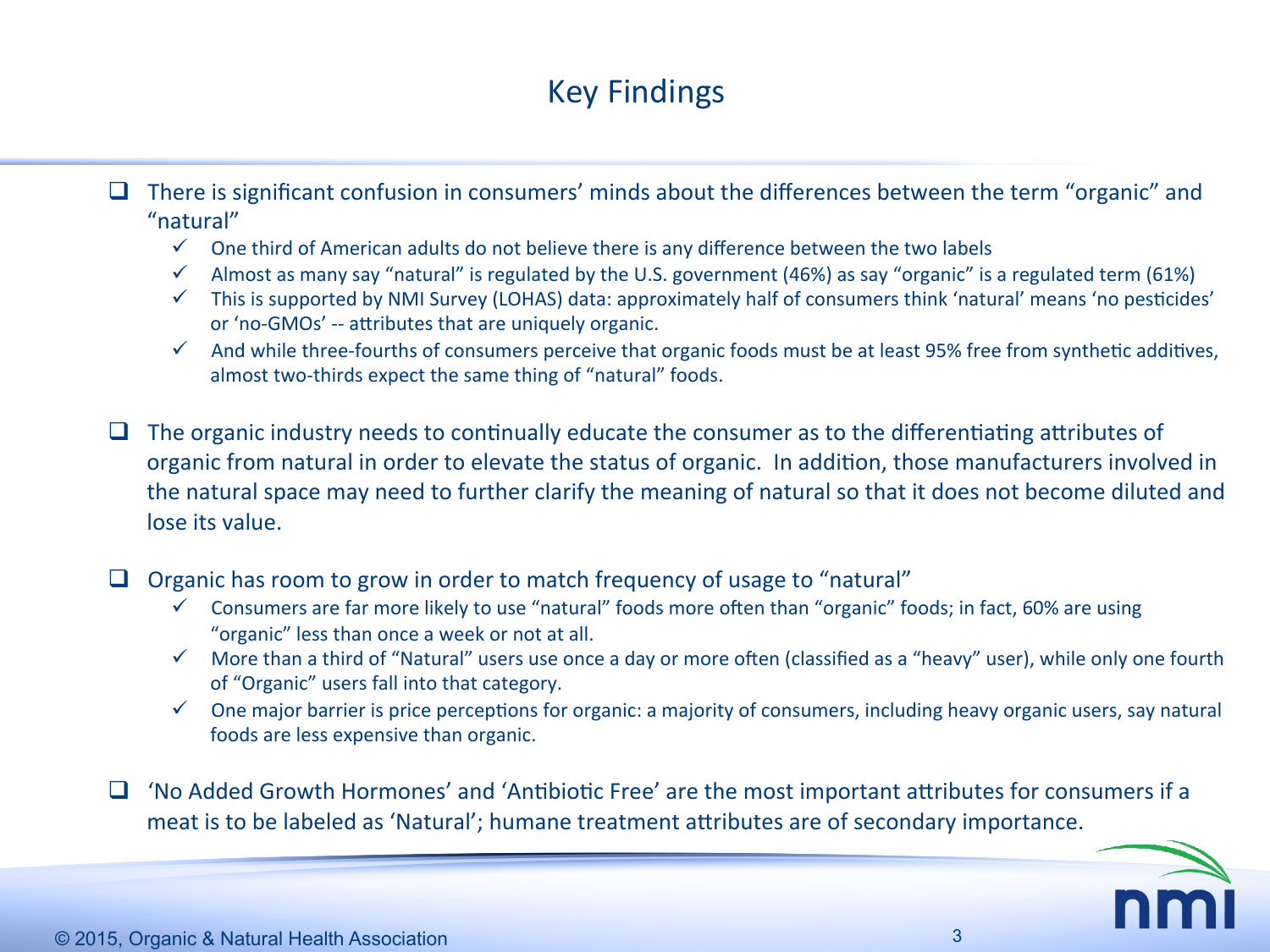### Roughly sixty percent of the US population are using Organic Foods less than once a week or not at all, much lower frequency than Natural.

(Q.6 - % general population indicating how often they currently use each of the following types of products)

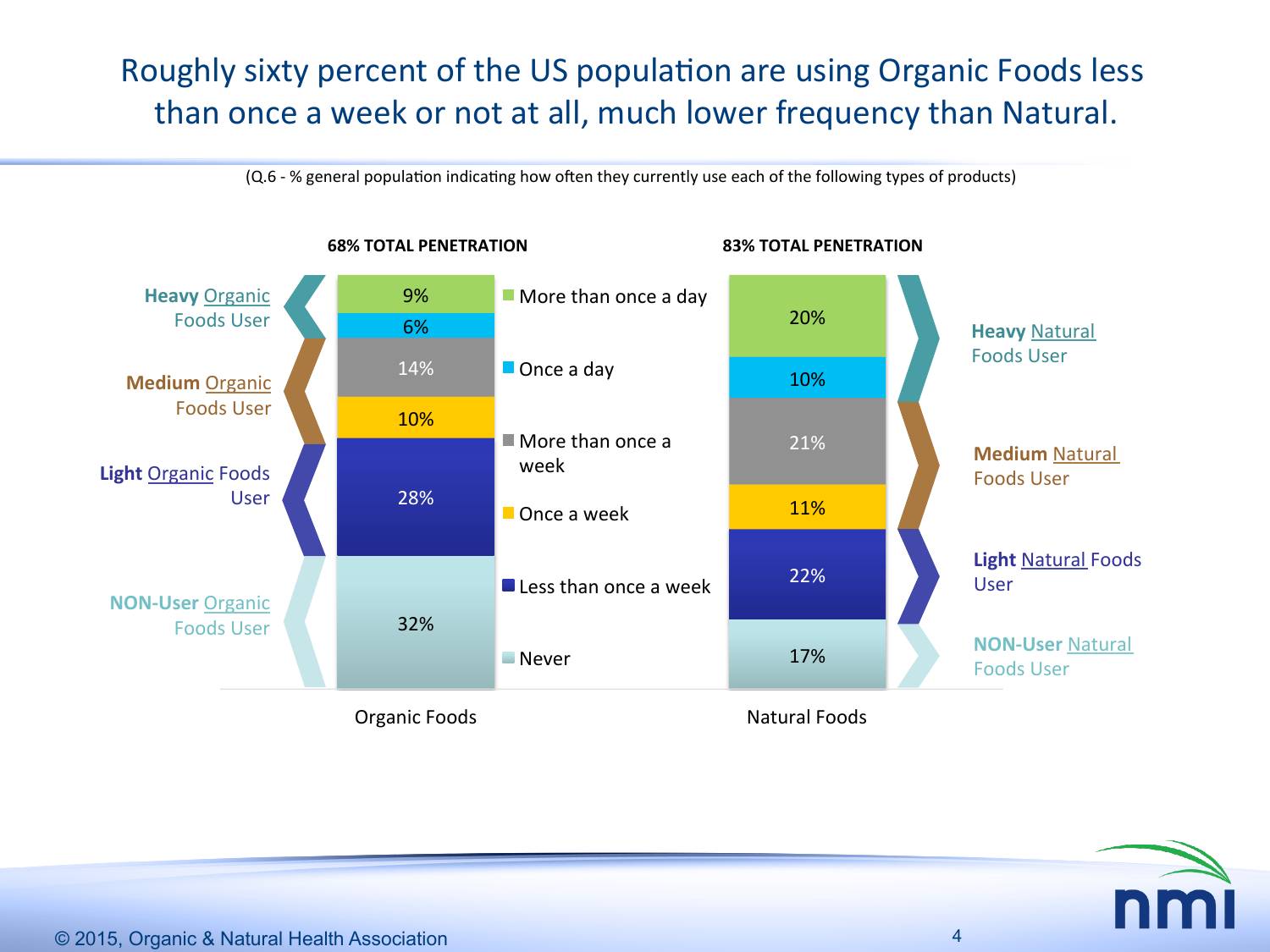Among users, Natural food has a higher frequency of usage in the population, with more than a third using it once a day or more often (heavy use), compared to 23% for Organic consumption.

(Q.6 - % general population indicating how often they currently use each of the following types of products)

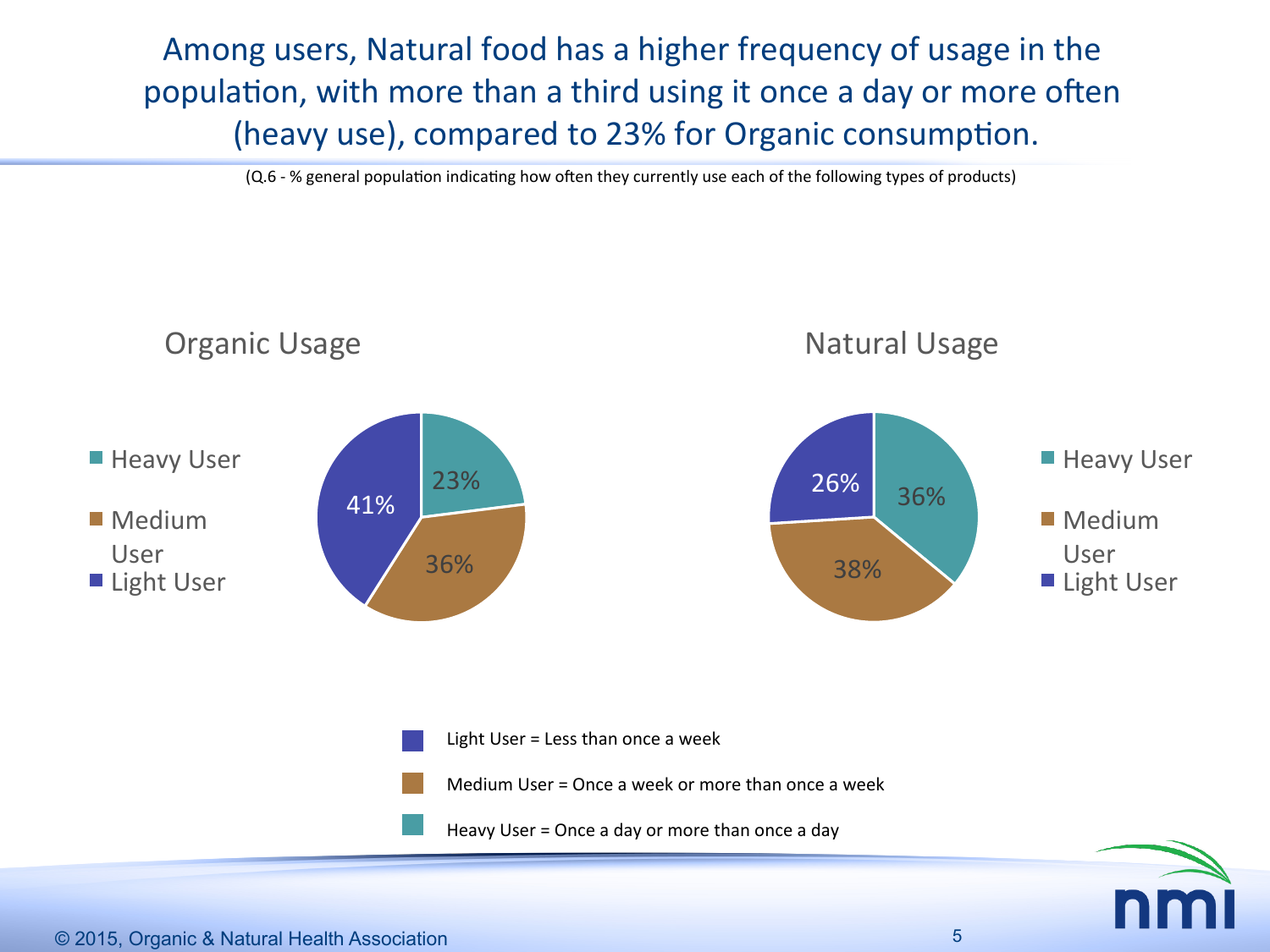# One key barrier to increased Organic growth is the perception of higher price compared to "Natural", especially among heavy Natural foods users, but also high among Organic users.

(Q.6 - % general population and Segment Users indicating they somewhat/completely agree with the following statements)

% completely/somewhat agrees with the following statements...

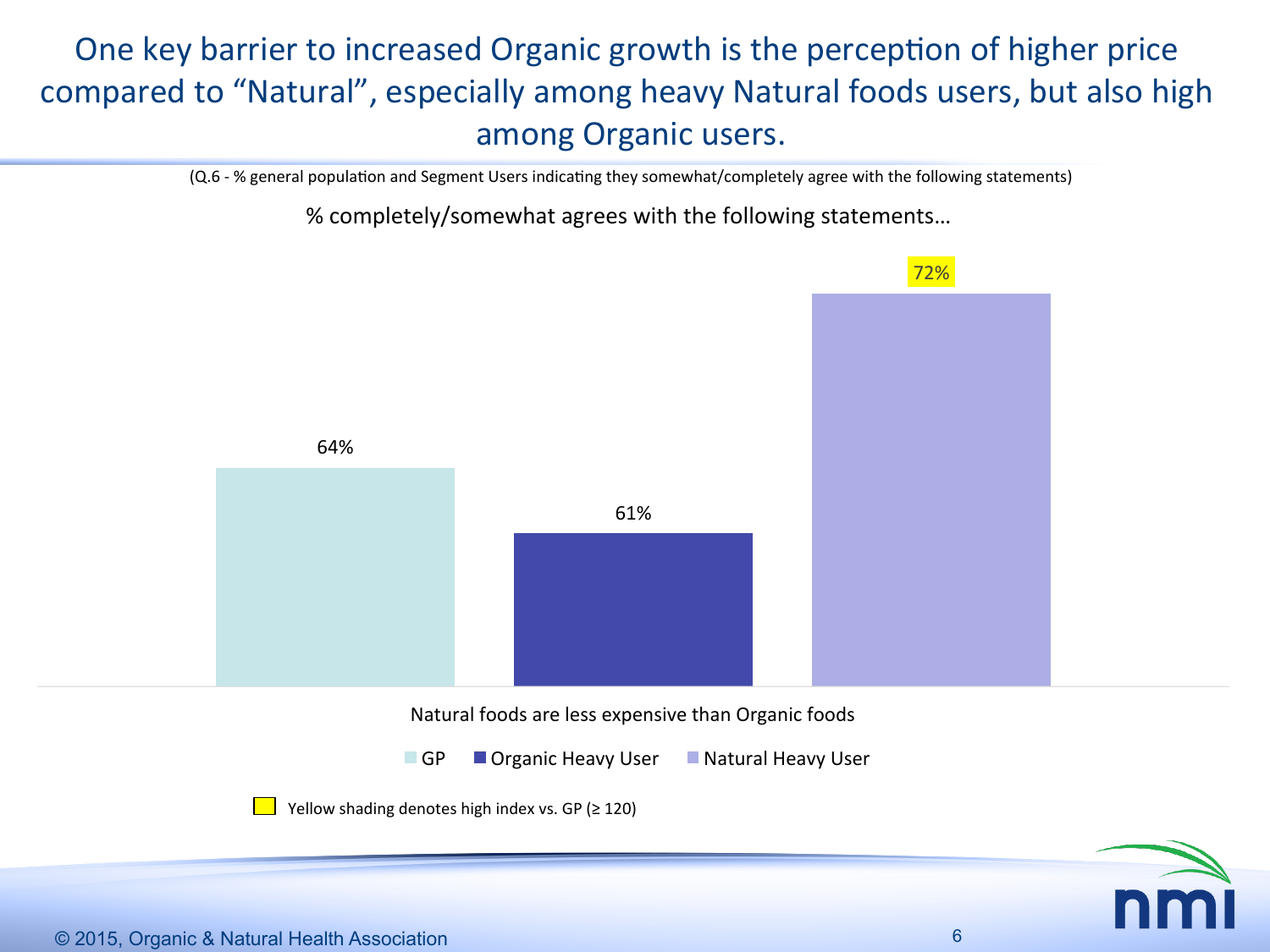# The high degree of consumer confusion is evident across many perceptions, including one in three who do not see a difference between "Natural" and "Organic" and government regulation for these labels.

(Q.6 - % general population and Segment Users indicating they somewhat/completely agree with the following statements)



% completely/somewhat agrees with the following statements...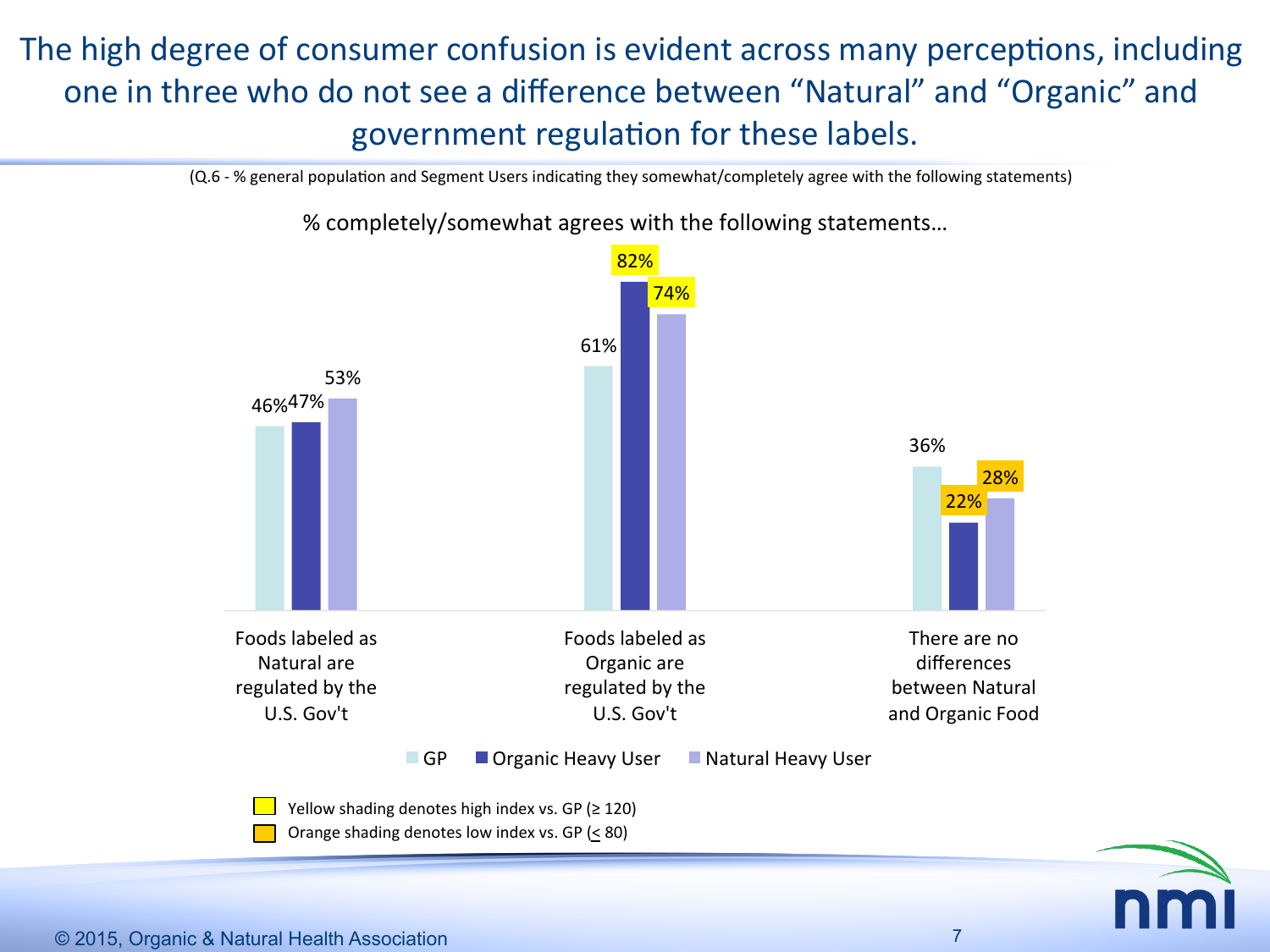### Other common misconceptions include the belief that most vitamins come from "natural sources, and that "Natural" means no pesticides are used.

(Q.6 - % general population and Segment Users indicating they somewhat/completely agree with the following statements)



% completely/somewhat agrees with the following statements...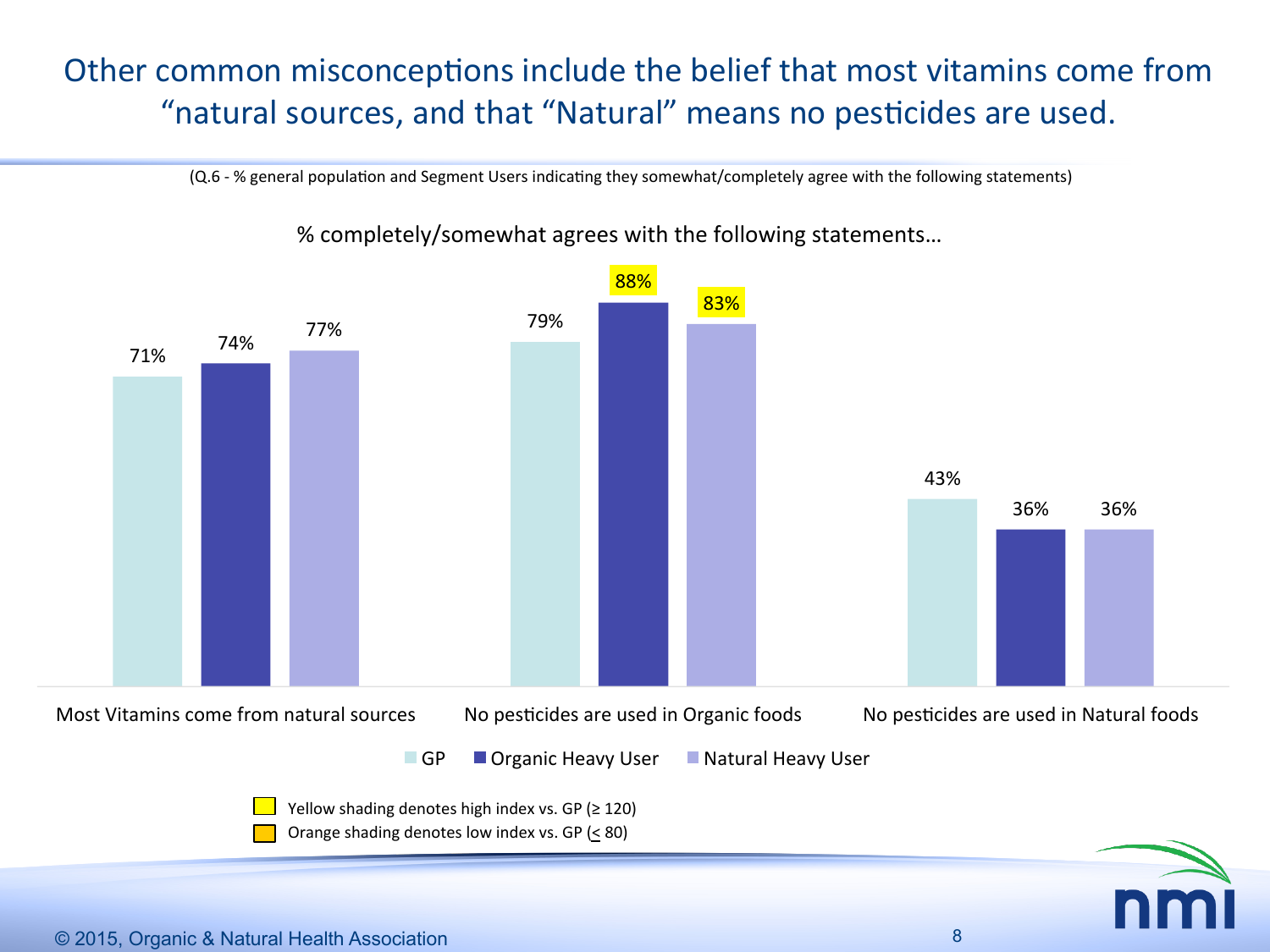## And while three-fourths of consumers perceive that Organic foods must be at least 95% free from synthetic additives, almost two-thirds expect the same thing of "Natural" foods.

(Q.7/Q.8 - % general population indicating what % of Organic/what % of Natural food products should be free of synthetic vitamins, colors, flavors and preservatives)